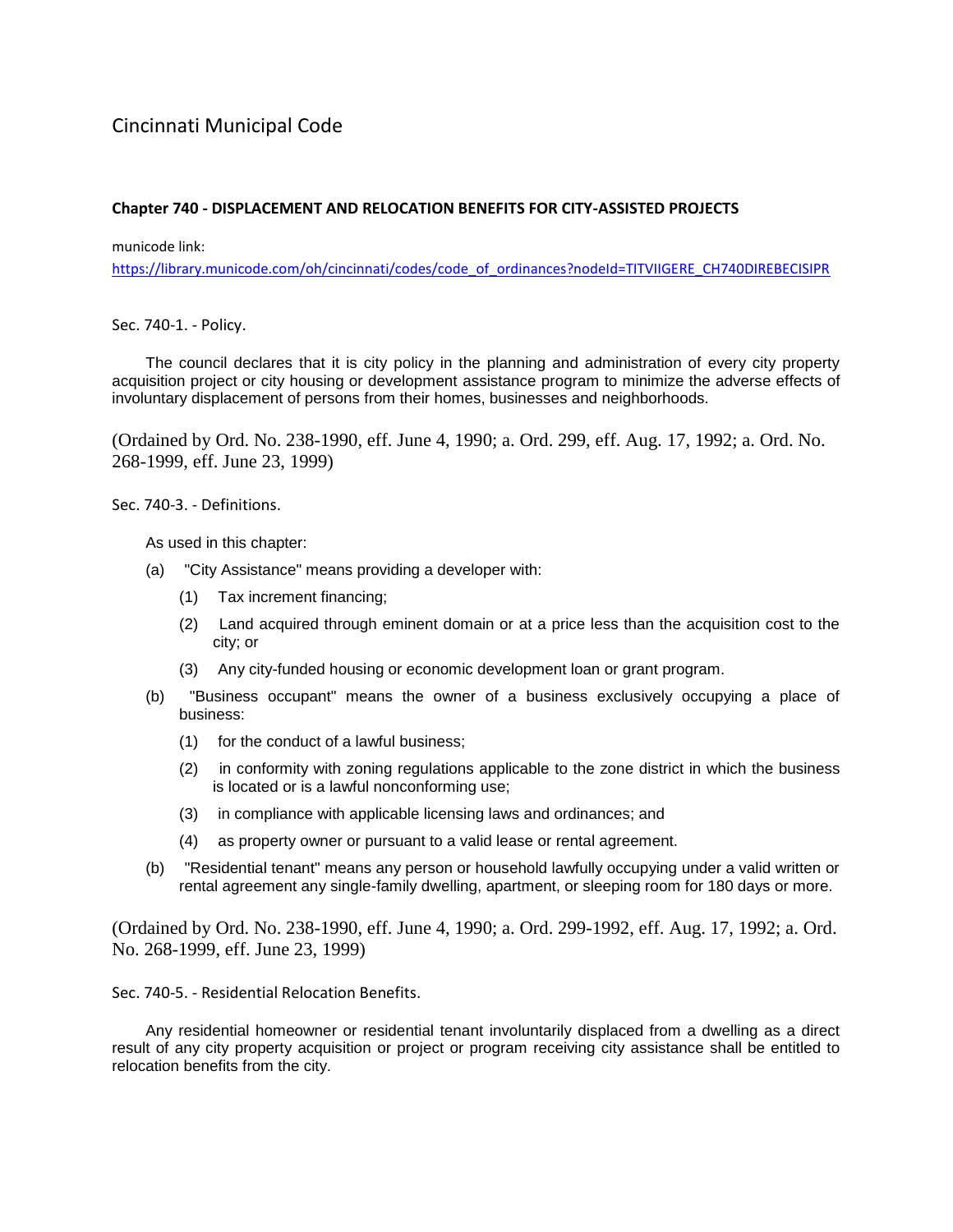Relocation benefits under this section shall include a relocation payment not to exceed \$650 for reasonable moving expenses and a replacement housing payment to enable the displaced homeowner or tenant to lease, rent or purchase a decent, safe and sanitary replacement dwelling. Subject to the provisions of this chapter, the guidelines of the U. S. Department of Housing and Urban Development Handbook 1378, Tenant Assistance, Relocation, and Real Property Acquisition shall be used for the computation of the replacement housing payment. The maximum payment shall be \$4,000 to a displaced homeowner and \$2,000 to a displaced tenant. (Ordained by Ord. No. 238-1990, eff. June 4, 1990; a. Ord.<br>299-1992, eff. Aug. 17, 1992; a. Ord. No. 268-1999, eff. June 23, 1999) 299-1992, eff. Aug. 17, 1992; a. Ord. No. 268-1999, eff. June 23, 1999)

Sec. 740-7. - Business Relocation Benefits.

Any business occupant involuntarily displaced as a direct result of any city property acquisition or project receiving city assistance shall be entitled to reimbursement for moving expenses, including reestablishment expenses, up to \$20,000. Subject to the provisions of this chapter, the guidelines of the U. S. Department of Housing and Urban Development Handbook 1378, Tenant Assistance, Relocation, and Real Property Acquisition shall be used for the computation of the reestablishment expense payment.

(Ordained by Ord. No. 238-1990, eff. June 4, 1990; a. Ord. 299-1992, eff. Aug. 17, 1992; a. Ord. No. 268-1999, eff. June 23, 1999)

Sec. 740-9. - Rules and Regulations.

Payments under this chapter shall be subject to such rules and regulations as may be prescribed by the city solicitor. Such rules and regulations shall limit relocation benefits under this chapter to persons who are not eligible for payments from other sources which are equal or greater to payments herein and may further define expenses eligible for reimbursement. In addition, the rules and regulations shall establish a time limit on application for benefits.

(Ordained by Ord. No. 238-1990, eff. June 4, 1990; a. Ord. 299-1992, eff. Aug. 17, 1992; a. Ord. No. 268-1999, eff. June 23, 1999)

## **Sec. 740-11. - Discrimination Against Government Housing Allowance Recipients Forbidden.**

It is unlawful for owners of residential rental units or their agents to refuse to rent a vacant dwelling unit, to evict any person or otherwise discriminate in the terms of tenancy solely because a tenant or prospective tenant is a holder of a Certificate of Family Participation under the Section 8 Existing Housing Program of the Housing and Community for Development Act of 1974, as amended, or is a recipient of any other government housing allowance program. (Ordained by Ord. No. 238-1990, eff. June 4, 1990; a. Ord. 299-1992, eff. Aug. 17, 1992; a. Ord. No. 268-1999, eff. June 23, 1999)

## Sec. 740-13. - Affirmative Marketing.

Any owner of residential rental units who is the recipient of city assistance shall for a period of 15 years from the receipt of such assistance Affirmatively Market the availability of such units to government housing allowance recipients. "Affirmatively Market" shall mean advertising the availability of the rental unit to government housing allowance recipients in a newspaper of general circulation throughout the city and giving notice of availability to government housing assistance offices, at least ten days in advance of renting the unit to any person other than a recipient of government housing allowance assistance. If 25 percent of the units are already rented to recipients of government housing assistance at the time that a vacancy occurs, the owner need not Affirmatively Market the availability of the rental unit to government housing allowance recipients. This Section shall not be construed to limit the rent that may be charged for such units.